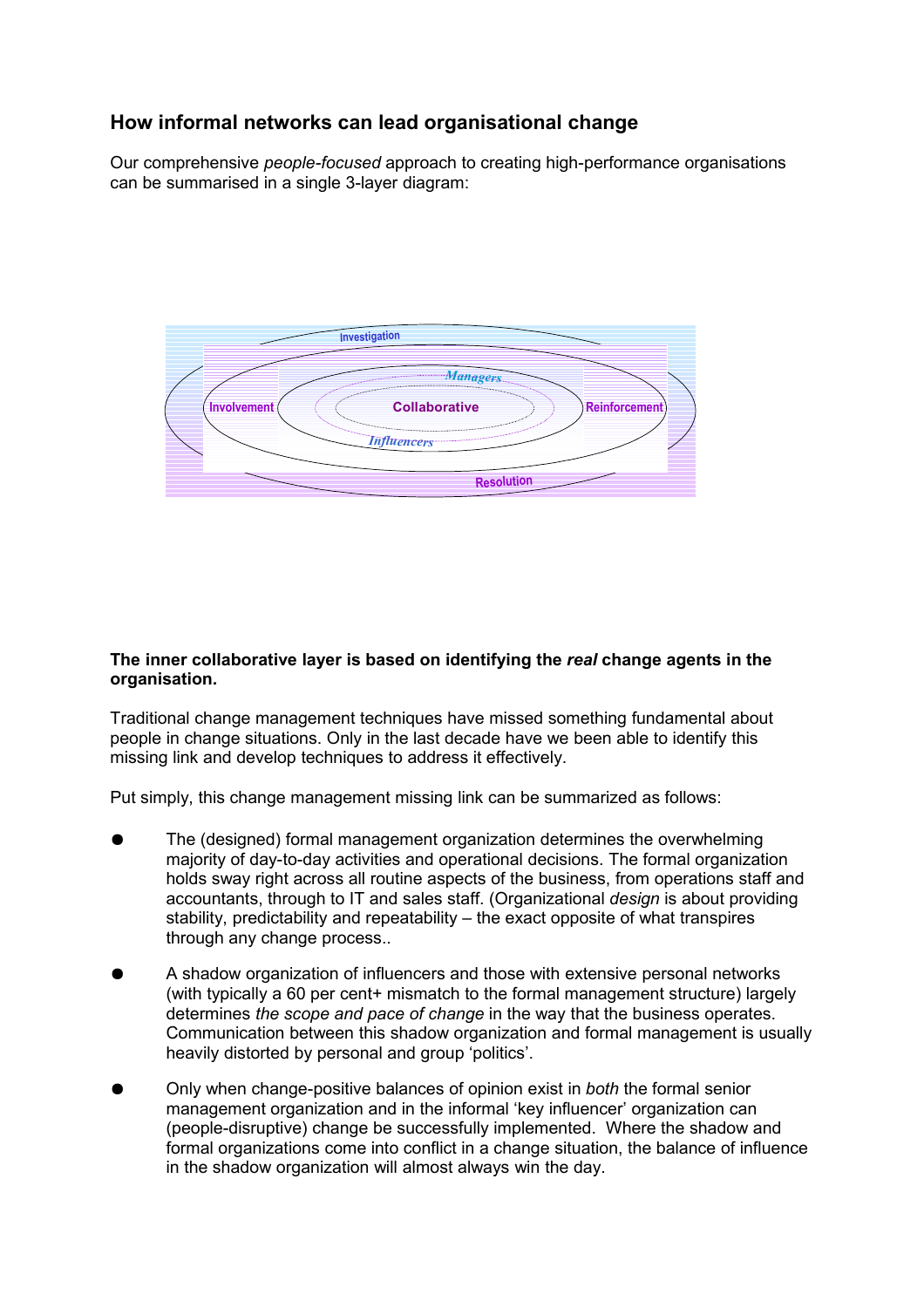The *real* change agents in an organization are two subsets of the key influencers in the shadow organization: namely those who are both influential with colleagues and by nature change positive *plus* those who are both influential with colleagues and by nature openminded on change. (Often, it is the latter category that determines whether a critical mass of employee opinion in favour of change is achieved, creating an effective tipping point in practical support levels.)

Experience in change programmes shows that where (particularly) first line managers are also *real* change agents, change implementation occurs much more smoothly – any problems that arise are resolved effectively and both employee attitudes and behaviours are consistently positive. This applies for both existing first line managers and for those that are promoted into these roles (from within the relevant group) in anticipation of the proposed changes.

Although the effectiveness of *real* change agents is most noticeable in large change programmes, these key individuals can also be highly effective in driving innovation and continuous improvement initiatives.

We use a highly-flexible suite of software tools to analyse and map influencer, communication and other relevant networks – see below:



**communication, knowledge and data sources and value-added patterns, to problem identification and analysis. Changes in specific analysis patterns over time can indicate the success or otherwise of interventions/remedial actions.**

**Software used: Magus Networker**

**The middle - involvement and reinforcement – layer shows how to use both selected managers and** *real* **change agents to drive effective change**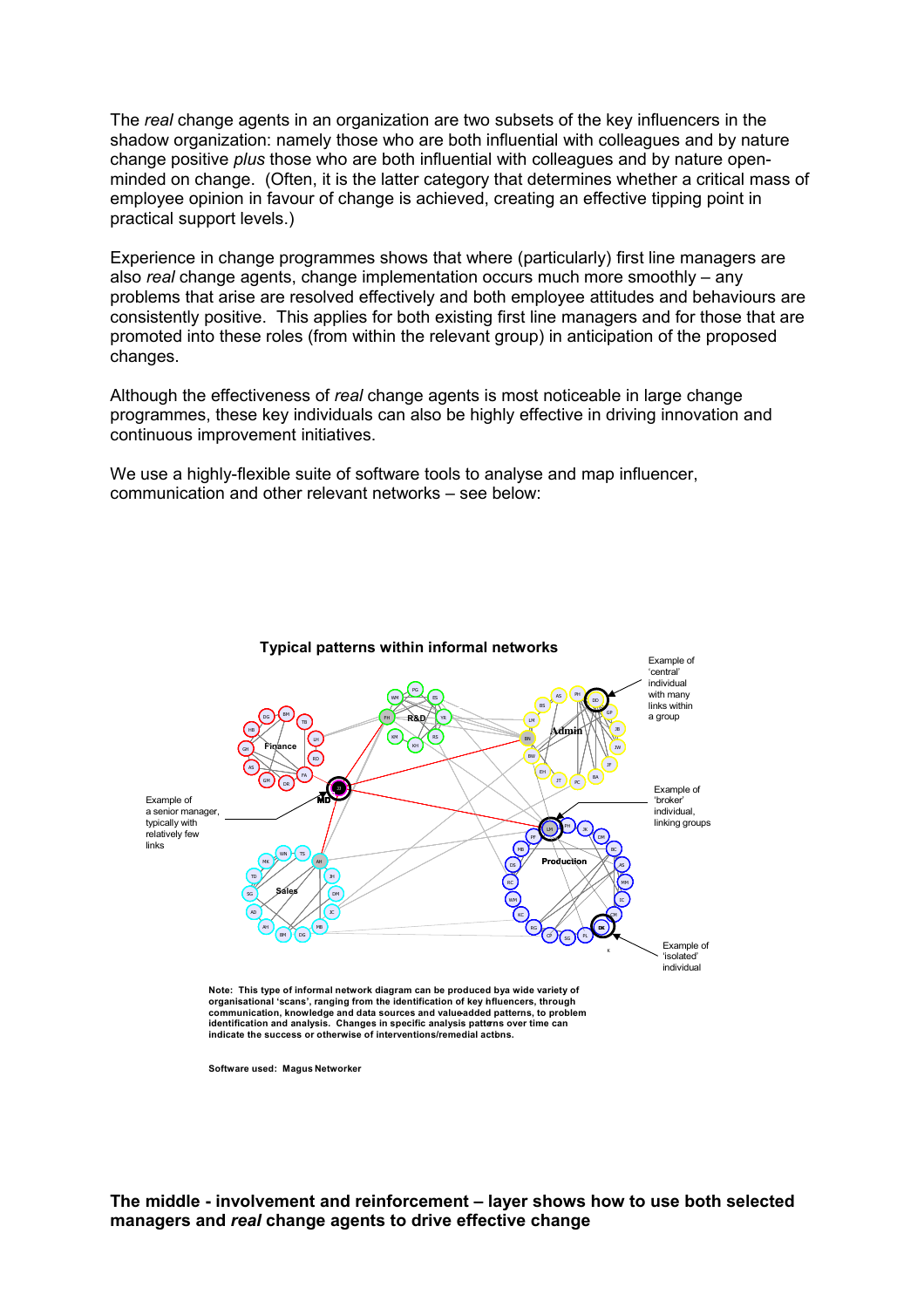### *Involvement*

By engaging relevant managers plus local *real* change agents and genuinely involving them in change decisions, the initial objective is to win their 'hearts and minds' in favour of the relevant - sometimes modified and improved - changes.

As a natural consequence of change-positive influencer support, the views of the colleagues that they in turn influence become increasingly supportive.

Following on from engagement of change-positive influencers (and sometimes in parallel with it), relevant open-minded influencers are also engaged to win their 'hearts and minds' in favour of the relevant changes – with a similar follow-on impact on colleagues that they influence.

As well as using these key individuals in change teams and other change programme/continuous improvement roles, some of them are used to formulate, support and drive effective change communications through both informal networks and formal communication channels. Timely feedback on key issues and concerns as these emerge also provides an invaluable 'leading' indicator for rapid, effective action.

### *Reinforcement*

Culture change is all about changing the way that people behave in the work environment – not just what they do but the way that they do it.

It is not possible to impose successful, practical culture change through senior management directives. A broad consensus across managers and staff at all levels is required before people are willing to consistently change their underlying behaviours – for example, being more innovative, more agile, more customer-focused, being easy to work with (rather than difficult), and so on.

The first step in building this consensus is to get senior management buy-in to the need for a new culture and the process for making the necessary changes. This will involve delegating considerable responsibility to selected influencers, who will contribute to the creation of the new culture vision and (particularly) its implementation.

In several 'waves', location-by-location, influencers and managers (led by the senior management team) then participate in starting the implementation of new behaviours within the day-to-day work environment. Behaviour changes are based on day-to-day 'reinforcements', where positive cultural behaviours are supported and destructive behaviours challenged – usually informally – by influencers and managers as these occur.

Managers and influencers exchange experiences and support each other throughout this process. The numbers of daily reinforcements are measured and, together with experiences, are discussed at monthly culture team meetings. The most encouraging aspect of these behaviour-changing exercises is that (despite some limited backsliding) positive behaviours become embedded even when the formal reinforcement exercises cease.

By using effective change coordination mechanisms across influence networks, large and controversial change initiatives can be successfully implemented, even where the initial balance of employee opinion is change negative. Employee morale rises consistently every time that influence networks are used effectively.

In carrying out effective culture change, we use software based on the identification of underlying behavioural 'permissions' that drive day-to-day employee behaviours – see example below: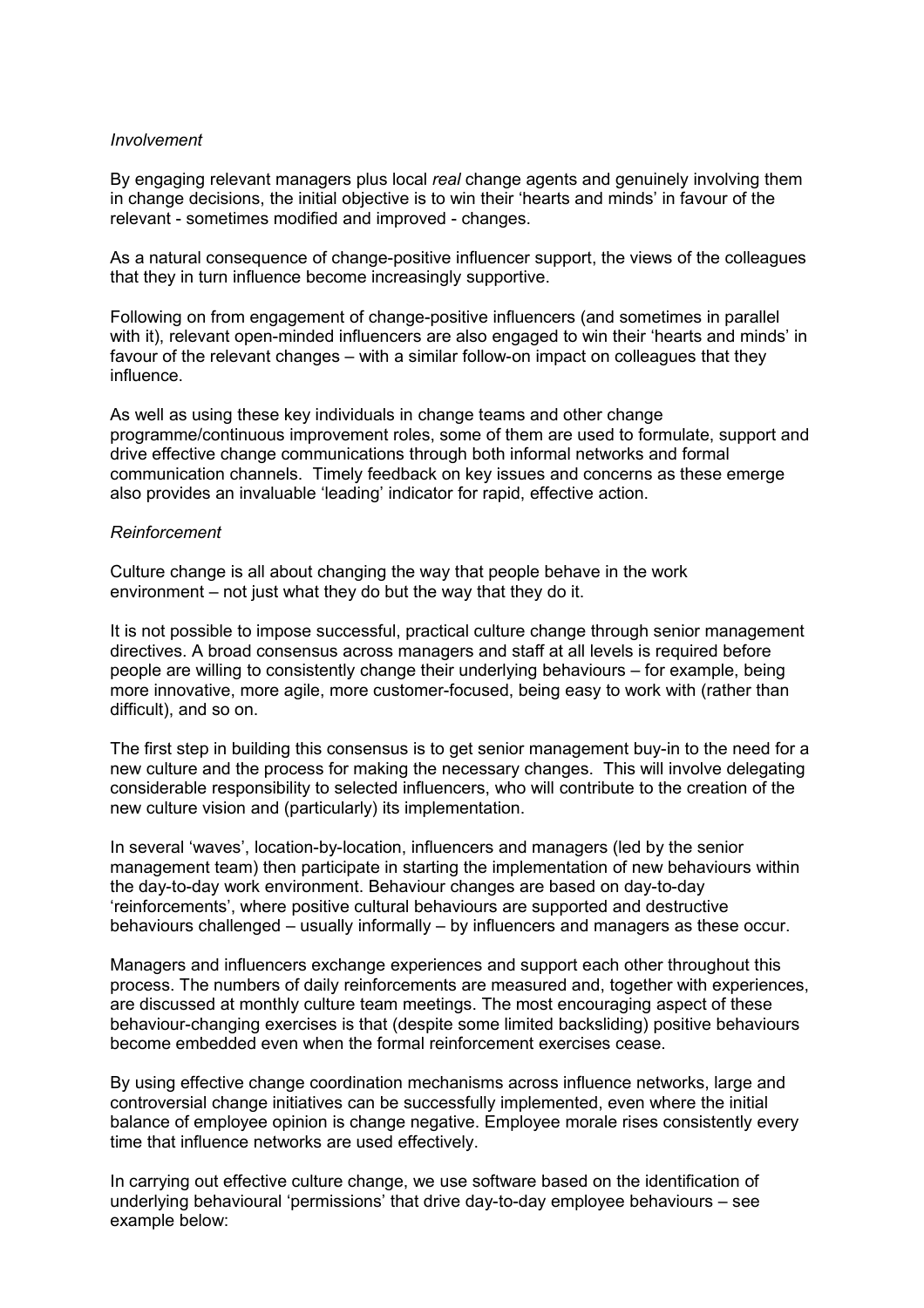#### **Figure 4.7: Differences between staff and senior management culture analyses**



#### **The outer – investigation and resolution – layer uses a combination of web-based software and workshop analysis**

Problem investigation and resolution is the outer layer process of our approach. It focuses on people-related problems that may arise during the implementation of major and continuous organizational change.

Our 'informal network' tools are web based and come in two types – targeted and open analysis. Targeted tools are aimed at identifying common problems and constraints that may exist in your organisation, such as poor information flows across functional silos, an excess of 'micro managing' or poor strategy communication through different areas of the business. Open tools can be tailored to address specific problem areas, such as slow new product development, a quality problem or a decline in productivity in a back office. The open tools typically enable relevant employees to identify what 'should be happening' – who should be collaborating with whom, is the problem focused in one area or more widespread, how much discretionary effort is being expended to rectify a specific poor process or system, etc.

*Real* change agents are used to identify the most relevant sample population for using these analysis tools and participants are always included in follow-up workshops to review the information generated, interpret it, highlight problems, analyse the cause, and identify opportunities and solutions. In these ways, the high error rates associated with traditional 100% or representative questionnaires (particularly when dealing with sensitive issues) are largely eliminated.